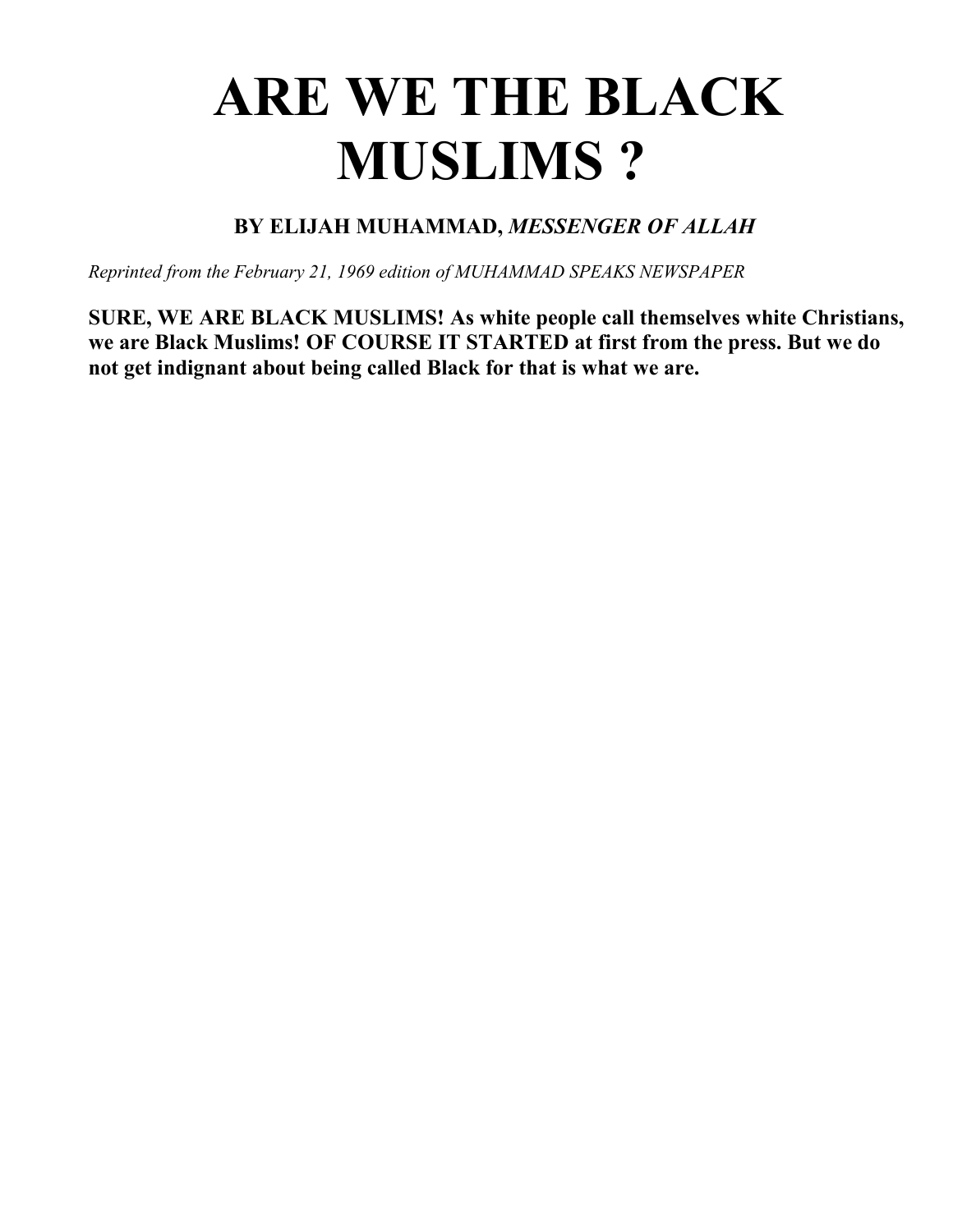**WE WERE BLACK IN THE VERY BEGINNING of the Creation of the Father, who was Black. Black is what we prefer to be called. There is no white scholar or scientist of history and religion that will dare say otherwise.** 

**WHY SHOULD YOU FEEL OFFENDED when you are called a Black Muslim? The white people are not offended if you call them white Christians.** 

**IT IS DUE TO THE FACT that the socalled American Negro has been mocked by the white slave-master, after the white slavemaster, attracted them with the power of unalike. He attracted the slave so much so, that he desired to be white**



**instead of his own nature color, Black, in which he was created. White is a made color and not a created color.** 

**THE WHITE PEOPLE WHO ENSLAVED our fathers had an unrestained hand and power over the Black slave. They could beat and force the slave to believe, answer to and obey anything they taught the Black slave without hindrance for we had no teachers among our slave-parents. The poor slave had no help here or there for centuries. I should say until today, on The Coming of Our God and Saviour, In the Person of Master Fard Muhammad, To Whom Praises are Due forever.**